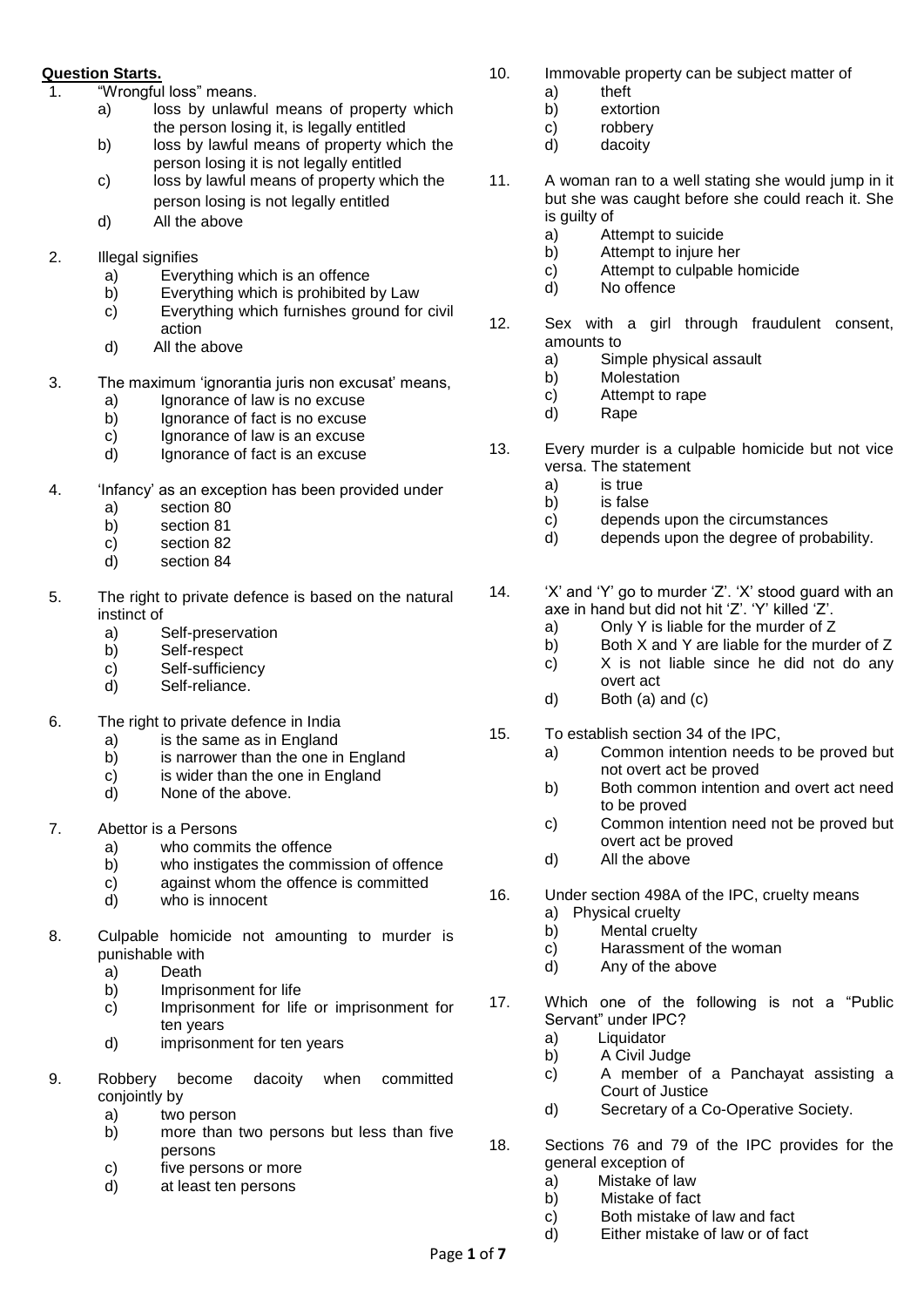- 19. Persons falling under section 21 of IPC
	- a. Should be a public servant appointed by the **Government**
	- b. Should be a public servant which may not be appointed by the Government
	- c. Should be a public servant which may or may not be appointed by the Government
	- d. None of the above.
- 20. Mr. Thoiba, being legally bound to appear before the District Judge, as a witness in obedience to a summons issued by that District Judge intentionally omits to appear. Mr. Thoiba has committed the offence of
	- a. Preventing service of summons or other proceeding, or preventing publication thereof
	- b. Omission to produce document to public servant by person legally bound to produce it
	- c. Non-attendance in obedience to an order from public servants
	- d. Furnishing false evidence.
- 21. A gives false evidence before a Court of Justice, intending thereby to cause Z to be convicted of a dacoity. The punishment of dacoity is imprisonment for life, or rigorous imprisonment for a term which may extend to ten years, with or without fine. A therefore is liable to
	- a) Imprisonment for life or imprisonment, with or without fine
	- b) Not liable to imprisonment for life
	- c) Rigorous imprisonment for a term of six years
	- d) None of the above.
- 22. The printing or publication of the judgement of any High Court or the Supreme Court does not amount to an offence within the meaning of
	- a) Section 222-A of IPC
	- b) Section 225-A of IPC
	- c) Section 228-A of IPC
	- d) Section 228-B of IPC.
- 23. Under the provision of section 201 of IPC, A, knowing that B has murdered Z, assists B to hide the body with the intention of screening B from punishment. A is liable to
	- a) Imprisonment of either description for seven years
	- b) Imprisonment of either description for seven years, and also to fine
	- c) Imprisonment of either description for twelve years, and also to fine
	- d) Imprisonment of either description for twelve years.
- 24. 'Evidence' under the Indian Evidence Act, 1872 includes
	- a) Oral evidence
	- b) Documentary evidence
	- c) Both
	- d) Neither
- 25. The Indian Evidence Act, 1872 applies to
	- a) Proceedings before Tribunals
	- b) Proceedings before the Arbitrator
	- c) Judicial proceedings in Courts
	- d) All the above
- 26. A fact forming part of the same transaction is relevant under section 6 of the Indian Evidence Act, 1872
	- a) If it is in issue and have occurred at the same time and place
	- b) If it is in issue and may have occurred at the same time and place
	- c) Though not in issue and may have occurred at the same time and place, or at different times and places
	- d) Though not in issue, but must have occurred at the same time and place
- 27. Admission can be
	- a) Formal only
	- b) Informal only
	- c) Either formal or informal
	- d) Only formal and not informal
- 28. Confession of an accused is admissible against co-accused
	- a) If they are tried jointly for the same offences
	- b) If they are tried jointly for different offences
	- c) If they are tried for the same offences but not jointly
	- d) If they are tried for different offences and not jointly
- 29. Lists of facts of which the judicial notice has to be taken under section 57 of the Indian Evidence Act, 1872,
	- a) Is exhaustive
	- b) Is illustrative only
	- c) Is both (a) and (b)
	- d) Is neither (a) nor (b).
- 30. Which of the following is true as to the standard of proof in criminal and civil proceedings
	- a) In criminal proceedings the standard is beyond reasonable doubt and also in civil proceedings
	- b) In criminal proceedings the standard is beyond reasonable doubt while in civil proceedings it is 'upon the balance of probabilities'
	- c) In criminal proceedings the standard is 'upon the balance of probabilities' while in civil proceedings it is 'beyond reasonable doubt'
	- d) In criminal and civil proceedings both it is 'upon the balance of probabilities.
- 31. The presumption under section 109 of Evidence Act as to certain human relationship
	- a) Is obligatory and arises irrespective of the lapse of time
	- b) Is permissive and operates only for a period for which the state of things which are the subject matter of presumption ordinarily lasts
	- c) Is obligatory and operates only for a period for which the state of things which are the subject matter of presumption ordinarily lasts
	- d) Either (a) or (b).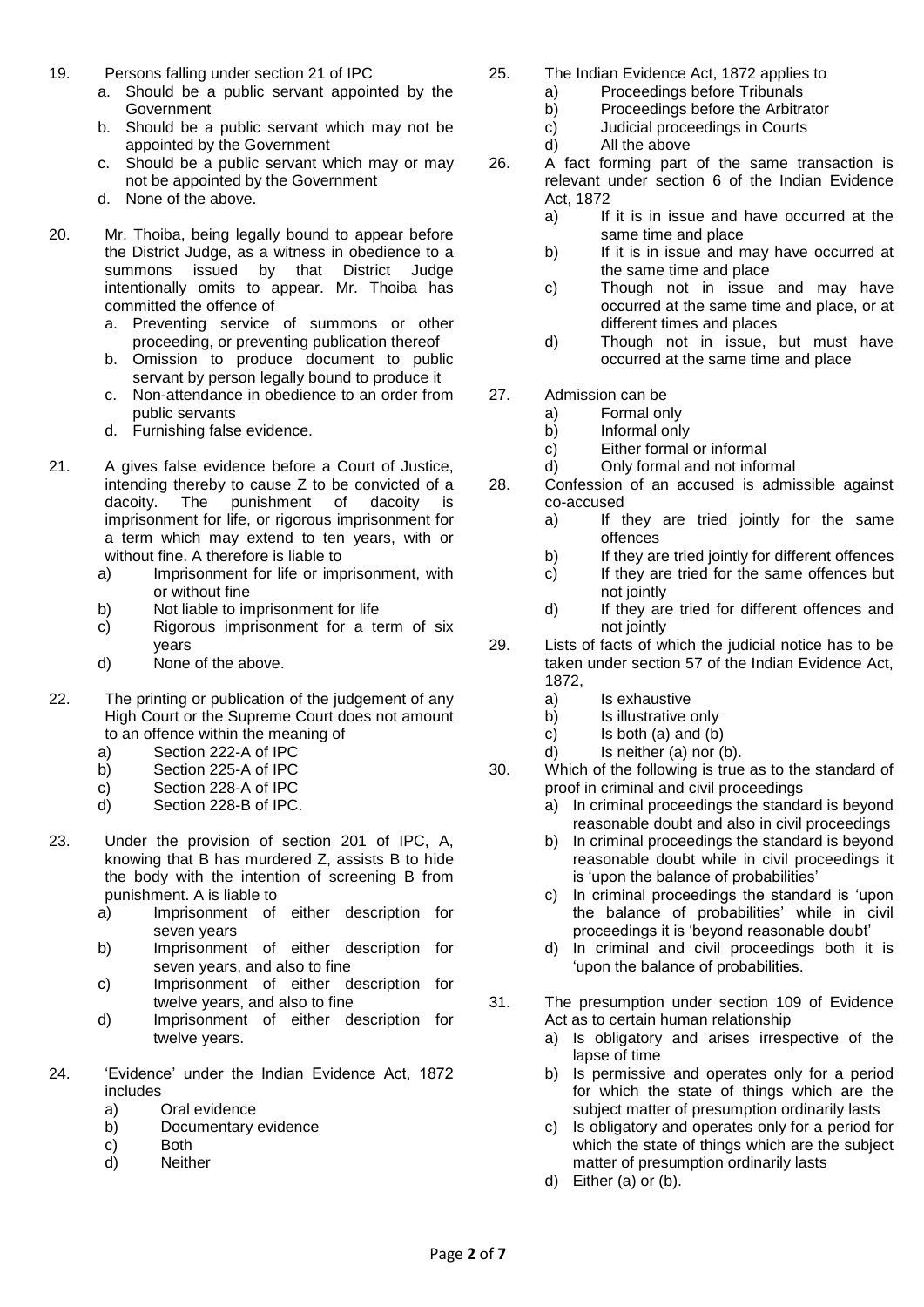- 32. The Law of Evidence is
	- a) A substantive law
	- b) An adjective law
	- c) Both  $(a)$  &  $(b)$
	- d) Neither (a)nor (b)
- 33. Proof of a fact depends on
	- a) accuracy of the statement and not upon the probability of its existence
	- b) not upon the accuracy of the statement but upon the probability of its existence
	- c) artificial probative value assigned to a fact
	- d) rigid mathematical demonstration
- 34. Relevancy is
	- a) Question of law and can be raised at any time
	- b) Question of law but can be raised at the first opportunity
	- c) Question of law which can be waived
	- d) Question of procedure which can be waived
	- 35. In a suit for damages, the amount of damage is a
		- a) Fact in issue<br>b) Relevant fact
		- b) Relevant fact
		- c) Both (a) and (b)
		- d) None of the above

#### 36. A disputed handwriting can be proved

- a) By calling an expert
- b) By examining a person acquainted with the handwriting of the writer of the questioned document
- c) By comparison of the two-admitted & disputed handwritings
- d) All the above

# 37. Secondary evidence of a document means

- a) Copies of that document
- b) Oral account of the contents of the document
- c) both (a) and (b)
- d) only(a) not (b).
- 38. A Will is required to be proved by calling at least one attesting witness ,
	- a) When it is registered
	- b) When it is unregistered
	- c) When it is admitted
	- d) All of the above

#### 39. In cases of Wills, the period of thirty years shall run

- a) from the date of the will
- b) from the date of the death of the testator
- c) from the date of registration of the Will, if registered
- d) either (a) or (b).
- 40. Burden of Proof means
	- a) The burden of proof as a matter of law & pleading is burden of establishing a case
	- b) The burden of proof as to introduction of evidence
	- c) Both (a) & (b)
	- d) Only  $(b)$  & not  $(a)$
- 41. In Criminal Trials, it is bound to Presume
	- a) That the case of the accused falls in any of the general or special exceptions
	- b) That the case of the accused falls in proviso to the provision under which he is charged
	- c) The absence of the case of the accused falling in any general or special exceptions or the proviso to the provision under which the accused is charged
	- d) Both (a)  $\&$  (b) and not (c).
- 42. Presumption
	- a) is an evidence
	- b) is a proof
	- c) shows on whom the burden of proof lies
	- d) all the above.
- 43. Objections as to the admissibility of a document in evidence
	- a) can be made at any state during the trial
	- b) can be made at the first opportunity when the document is tendered in evidence
	- c) can be raised for the first time in appeal
	- d) All of the above.
- 44. A dying declaration to be admissible
	- a) must be made before a Magistrate
	- b) must be made before the police officer
	- c) may be made before a doctor or a private person
	- d) may be made either before a Magistrate or a police officer or a doctor or a private person
- 45. *Estoppel* operates in case of a tenant
	- a) During the continuance of tenancy
	- b) Who remain in possession after the termination of tenancy by notice to quit
	- c) Only (a) and not (b)Both (a) and (b)
	- d) Both (a) and (b).
- 46. An accomplice is
	- a) Not a competent witness against an accused
	- b) A competent witness against an accused
	- c) Cannot be a competent witness against an accused
	- d) None of the above.
- 47. The deciding factor under section 112 of Evidence Act is
	- a) The date of conception of the child
	- b) The date of birth or conception depending on the facts and circumstances
	- c) The date of death of the child
	- d) The date of birth of the child.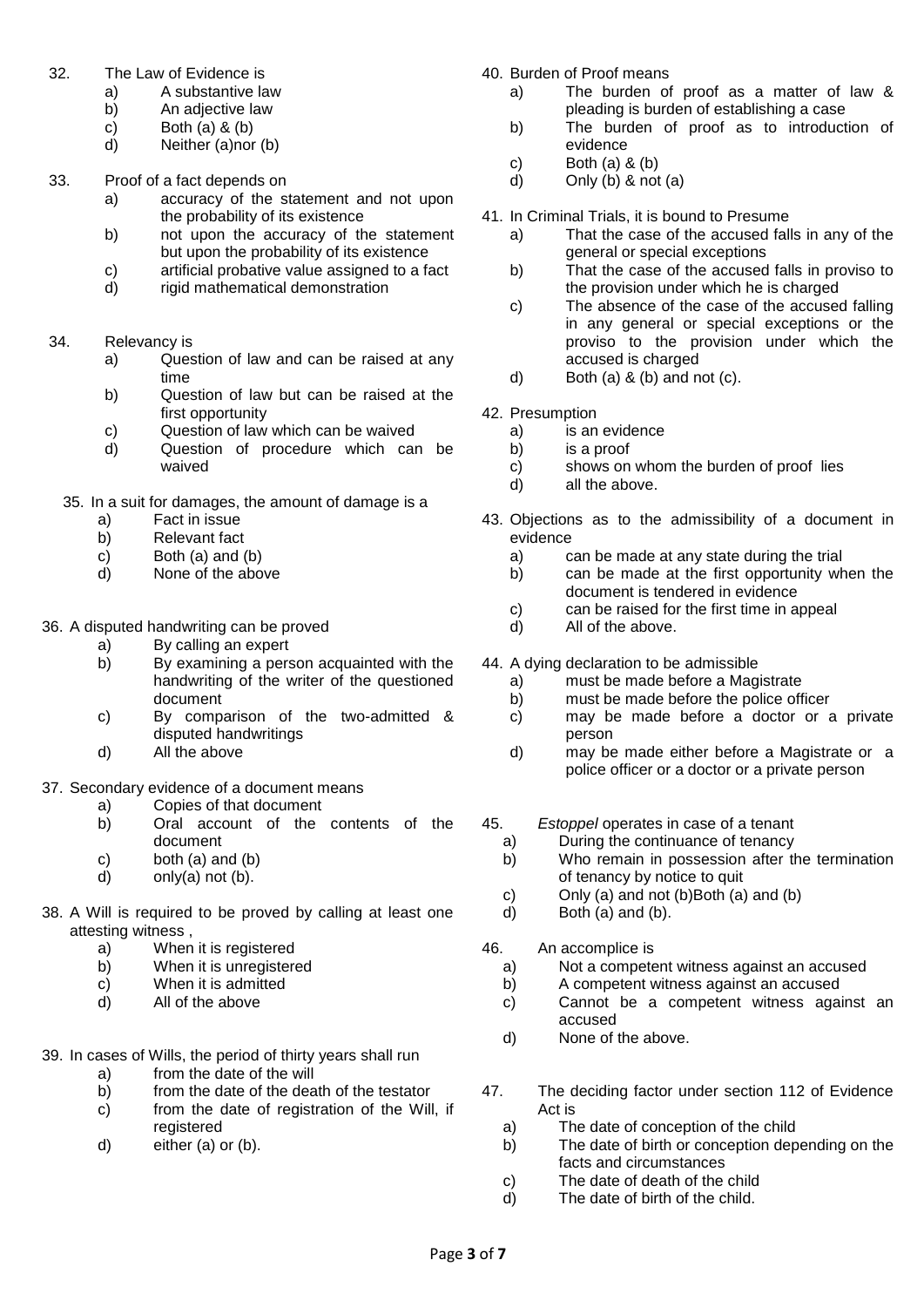- 48. Non-bailable offences mean
	- a) Offences which are not bailable under the CrPC
	- b) Offence for which the courts do not grant bail
	- c) Offence for which police does not grant bail
	- d) All the above
- 49. "Police Report" means
	- a) A Report prepared by a superintendent of police
	- b) A Report forwarded by a police officer to a magistrate
	- c) A Report forwarded by a police officer to a magistrate under any law other than the CrPC
	- d) None of the above
- 50. The article(s) for which a search warrant is issued is / are
	- a) Counterfeit coin
	- b) Counterfeit currency or stamp
	- c) Forged documents, forged seals and obscene objects
	- d) All the above
- 51. When a person is arrested and interrogated by police, he is entitled to meet an advocate of his own choice
	- a) During interrogation
	- b) Throughout the interrogation
	- c) Only (a)
	- d) Both (a) and (b)
- 52. On receipt of a complaint within the meaning of section 2(d) of CrPC , the Magistrate
	- a) Has the jurisdiction to conduct an inquiry himself
	- b) Has the jurisdiction to direct the police to investigate
	- c) Both (a) and (b)
	- d) Only (b) and not (a).
- 53. The provisions of section 195 of CrPC are
	- a) Directory, being procedural
	- b) Discretionary, depending on the facts and circumstances of the case
	- c) Optional for the case
	- d) Mandatory.
- 54. Under section 195 of CrPC, a complaint can be filed by
	- a) A public servant
	- b) A private individual
	- c) Police
	- d) Either (a) or (b) or (c).
- 55. Recording of pre-summoning evidence may be dispensed with under section 200 of CrPC
	- a) If the complaint is supported by the affidavit of the complainant
	- b) If the complaint is made in writing by a public servant in the discharge of his official duties
	- c) Both (a) and (b) are correct
	- d) None of the above.
- 56. Which classification of offence comes under Criminal Procedure Code?
	- a) Cognizable & Non-Cognizable
	- b) Bailable & Non-Bailable
	- c) Summons cases & Warrant cases
	- d) All of them.
- 57. In a bailable offence, the bail is granted as a matter of Right:
	- a. By the Police Officer
	- b. By the Court
	- c. Both by the Police officer of the court
	- d. Either A or B
- 58. Complaint as provided under Section 2(d) of Cr.P.C:
	- a. Can be in writing only
	- b. Can be oral
	- c. Either in writing or oral
	- d. Can be by gestures.
- 59. FIR is to be registered in c/w the following offences: a. Non-Bailable offences
	- b. Bailable offences
	- c. Cognizable offences
	- d. Non-Cognizable offences.
- 60. FIR can be lodged by the following person:
	- a. Victim
	- b. Aggrieved person
	- c. Accused person
	- d. Any one of them (All of them)
- 61. Can a statement of a witness recorded by a police officer under section 161(3) of Cr.P.C 1973, be recorded by audio video electronic means:
	- a. Yes
	- b. No
	- c. Yes, with the consent of the witness
	- d. Yes, in the presence of mediator.
- 62. When an offence has been compounded u/s 320 Cr.P.C such composition of the offence shall have the effect if:
	- a. Discharge of the accused under all circumstances
	- b. Acquittal of the accused under all circumstances
	- c. Acquittal of the accused when charge was framed and discharge of the accused when charge was framed.
	- d. Neither acquittal of the accused nor discharge of the accused.
- 63. Under the Code of Criminal Procedure "Petty Offence" means:
	- a. Any offence punishable with fine only
	- b. Any offence punishable under the Motor Vehicle Act.
	- c. Any offence punishable only with fine not exceeding one thousand rupees
	- d. None of the above.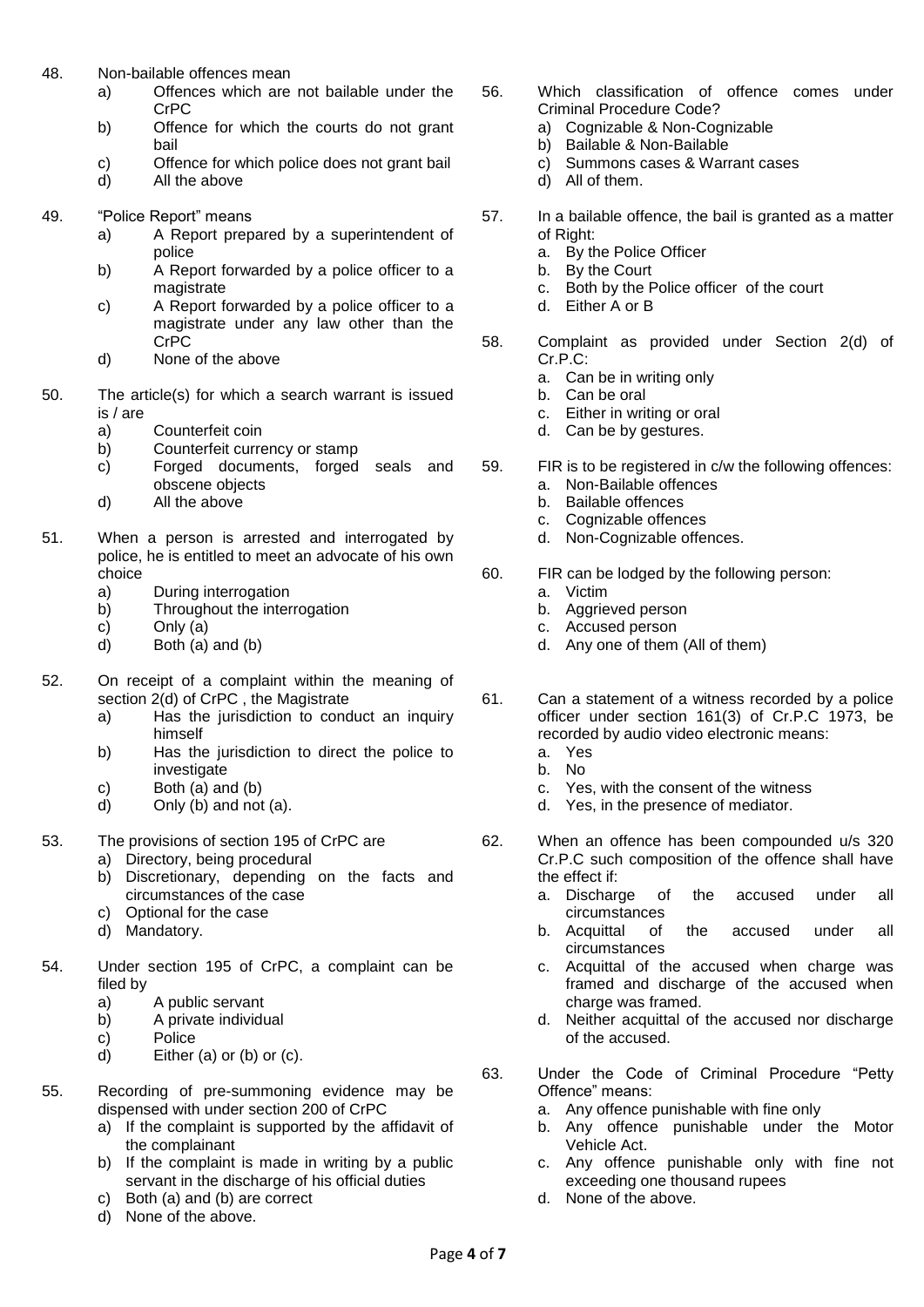- 64. Under section 167 Cr.P.C an executive Magistrate is empowered to grand remand a maximum period of :
	- a. 15 days
	- b. 9 days
	- c. 7 days
	- d. None of them.
- 65. Investigation of an offence is conducted by:
	- a. Judicial officer
	- b. Police Officer
	- c. Executive Magistrate
	- d. All of them.
- 66. Bailable offence means:
	- a. An offence which is shown bailable in the first Schedule under Cr.P.C
	- b. An offence which is made bailable by any other law for the time in force
	- c. Both A & B
	- d. None of the above
- 67. Complaint may relate to:
	- a. A Cognizable offence
	- b. A non Cognizable offence
	- c. Both A & B are correct
	- d. Must be for a non-cognizable offence as the police has no power to investigate such an offence.
- 68. Withdrawal of complaint, results in the :
	- a. Discharge of the accused in cases where the charge has not been framed
	- b. Acquittal of the accused where the charge has been framed.
	- c. Acquittal of the accused irrespective of whether the charge has been framed or not.
	- d. None of the above.
- 69. Which of the following circumstances are not necessary for making arrest:
	- a. For securing of an accused at a Trial.
	- b. As a preventive and precautionary measure
	- c. For obtaining correct name and address
	- d. As a Punishment.
- 70. The period of limitation for a Court taking cognizance of an offence punishable with imprisionment for a term exceeding one year but not exceeding three years is:
	- a. One year<br>b. Three yea
	- b. Three year
	- c. Not limitation
	- d. Five years.
- 71. "Plea bargaining"inserted by the Code of Cr.P.C (Amendment) Act 2006 is applied in case of :
	- a. Offence affecting socio-economic condition of the country.
	- b. Offence committed against woman
	- c. Offences committed against a child below the age of 14 yrs.
	- d. Offence of wrongful restraint against a person.
- 72. For Rioting, which of the following is correct:
	- a. With the intention of causing such bodily injury as is likely to cause death.
	- b. With the knowledge that by such out death is likely to be caused.
	- c. With the intention of causing death
	- d. All the above.
- 73. For Rioting, which of the following is correct:
	- a. Mere show of force is sufficient
		- b. Mere possession of deadly weapon is sufficient
		- c. Actual force or violence must be used.
		- d. All of them.
- 74. In case of dishonest misappropriation the initial possession of Property is:
	- a. In Good faith
	- b. Dishonest
	- c. Fraudulent
	- d. None of the above
- 75. Nothing is an offence which is done by a person who is:
	- a. Under 7 yrs of age
	- b. Under 10 yrs of age
	- c. Under 14 yrs of age
	- d. Under 16 yrs of age
- 76. Which one of the following statement is not true?
	- a. For an unlawful assembly, the number of person must be five or more.
	- b. Mere presence of a person at the scene of offence does not make him a member of an unlawful assembly. An assembly which was not unlawful when it assembly may subsequently become unlawful assembly.
	- c. An assembly which was not unlawful when it assemble may subsequently become unlawful assembly.
	- d. When the Accused person are charged for committing mischief and for rioting separately, the acquittal from Charge of mischief would entail automatically acquittal from the Charge of rioting.
- 77. Which kind of hurt is not grievous?
	- a. Any hurt which endangers life.
	- b. Any hurt which causes the sufferer to be during the space of 15 days in severe body pain.
	- c. Permanent privation of the right of either eye
	- d. Privation of any member or joint.
- 78. 'A' finds a ring belonging to 'Z' on a table in the house which 'Y' occupies. 'A' dishonestly removes the ring. 'A' has committed which of the following offence?
	- a. Criminal breach of trust
	- b. Theft
	- c. Criminal Misappropriation of property
	- d. Dishonestly receiving stolen property.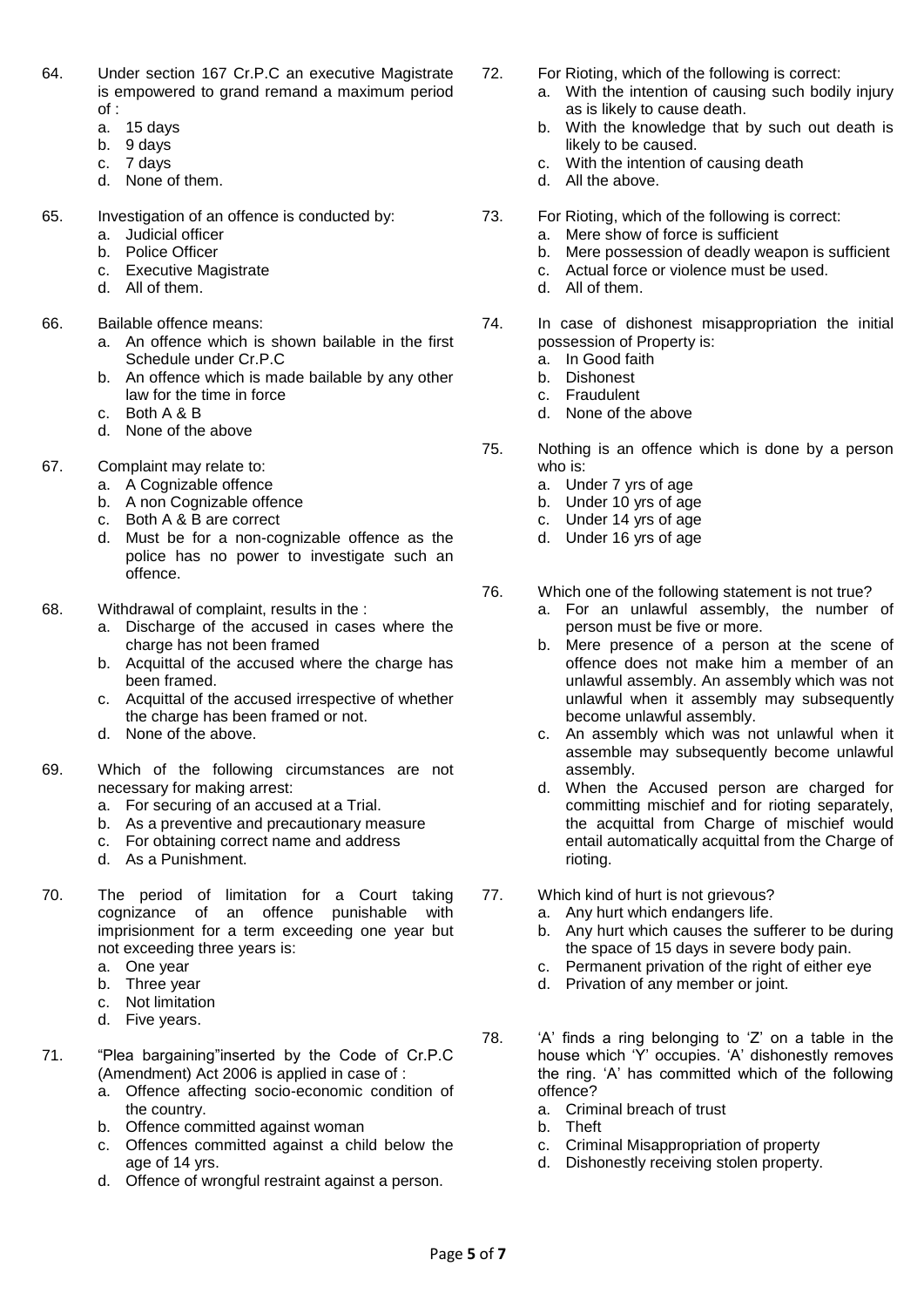- 79. Which of the following is a continuing offence?
	- a. Abduction
	- b. Rape
	- c. Abatement
	- d. Kidnapping.
- 80. In which of the offence *mens Rea* is not an essential element?
	- a. Assault
	- b. Bigamy
	- c. Defamation
	- d. Criminal Conspiracy.
- 81. The right to private defence is available to which of the following:
	- a. Harm in body
	- b. Harm to movable property
	- c. Harm to immovable property
	- d. All of them.
- 82. Culpable Homicide is not murder if it is committed under:
	- a. Self intoxication
	- b. Grave and sudden provocation
	- c. Irresistible impulse
	- d. None of the above.
- 83. 'A' is a 17 year old daughter of 'B'. 'C' without consent of 'B' takes 'A' for a tour of Moreh. 'C' has committed the offence of :
	- a. Abduction
	- b. Kidnapping
	- c. Wrongful confinement
	- d. Wrongful restrain.
- 84. Which of the following is not an offence?
	- a. Attempt to commit suicide
	- b. Suicide
	- c. Attempt to murder
	- d. Mischief
- 85. Which of the following does not contribute an offence of Attray?
	- a. Five or more persons
	- b. By fighting
	- c. In a public place
	- d. Disturb the Public Place.
- 86. X,Y,Z are joint owner of same property 'X' removes the property:
	- a. 'X' is not guilty of theft as property also belongs to X.
		- b. 'X' is not guilty of theft as X is just a Joint owner and not sole owner
		- c. 'X' is not guilty of breach of trust
		- d. 'X' is not guilty of Criminal Breach of trust.
- 87. 'X' with the intention to kill 'Y' supplies him a poisoned apple. 'Y' discovers that the apple is poisoned and gives it to a minor child to eat. The child eats it and dies. In this case:
	- a. 'X' is guilty of murder and 'Y' is guilty of abatement of murder.
	- b. 'X' as well as 'Y' is guilty of murder.
	- c. 'Y' is guilty of murder and 'X' does not commit any offence.
	- d. 'X' is guilty of attempt to murder and 'Y' is guilty of murder.
- 88. Under Section 8 of the Indian Evidence Act.
	- a. Motive is relevant
	- b. Preparation is relevant<br>c. Conduct is relevant
	- Conduct is relevant
	- d. All of the above are relevant.
- 89. "Non-Cognizable" case mean
	- a) A case which is directly filed in a court
	- b) A case in which a police Officer has no authority to arrest without warrant
	- c) A case in which a police Officer has authority to arrest without warrant
	- d) All the above
- 90. A Police Officer has to exercise his power
	- a) Under his local jurisdiction
	- b) Within his local jurisdiction and neighbour areas
	- c) Either (a) or (b)
	- d) Only (a)
- 91. The Criminal Court in India includes
	- a) Court of Session
	- b) First Class Judicial Magistrate and Metropolitan Magistrate
	- c) Second Class Judicial Magistrate and Executive Magistrate
	- d) All the above
- 92. The Term "Proclaimed Offender" includes
	- a) Any person proclaimed as an offender by any court or authority in any territory in India to which criminal procedure code does not extend , in respect of any act which if committed in the territories to which criminal procedure code exceeds
	- b) Any person proclaimed as an offender under foreign criminal laws.
	- c) Any person who has escaped from a jail in India.
	- d) None of the above.
- 93. What is the procedure of arrest by police
	- a) He has to bear an accurate and visible and clear identification of his name
	- b) He has to prepared a memorandum of arrest
	- c) He has to inform the person arrested the grounds of arrest
	- d) All the above